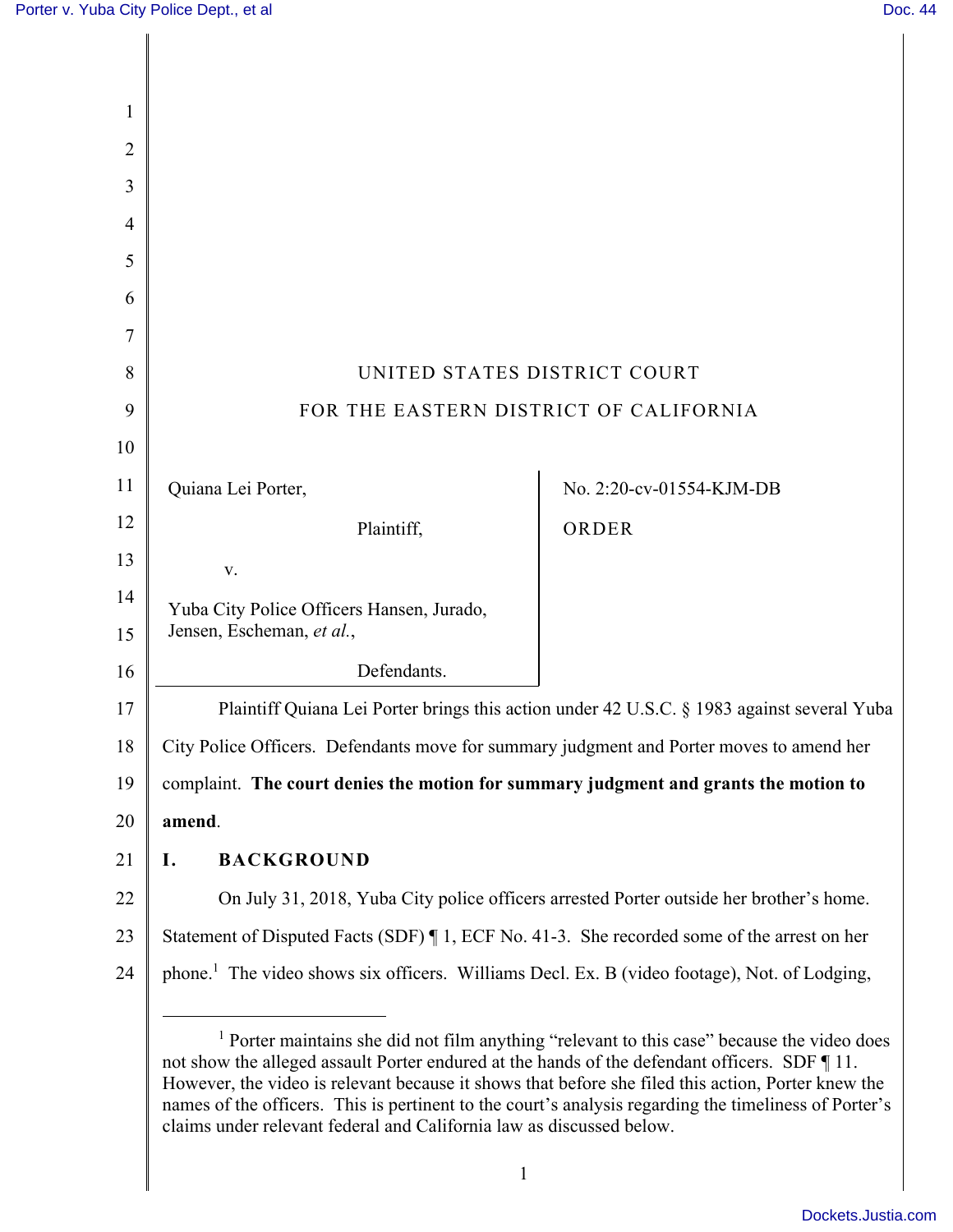1 ECF No. 35-5. Throughout the video, Porter claims the officers are grabbing her. She also asks 2 them their names and badge numbers. The officers named as defendants—Hansen, Jurado, $2$ 3 Jensen, and Escheman—gave their names in response. *Id*.; SDF ¶ 11. Porter only recorded a 4 minute and twenty-four seconds of the arrest before one of the officers approached her and said she was under arrest. The phone then recorded a few more seconds of audio without capturing 5 6 video.

7 A little more than two years later, on August 3, 2020, Porter filed a pro se complaint in 8 this court against the Yuba City Police Department and fifty Doe Defendants. SUD*.* ¶ 2. She 9 alleged the unnamed officers "grabb[ed]," "pummeled" and "threw her to the ground" before 10 handcuffing her while her breast was exposed until a "male officer grabbed her breast[ ] and put it 11 back into her shirt." Compl. at 2, ECF No. 1; Porter Decl. ¶¶ 14–16, ECF No. 39-2. She alleged 12 incorrectly that her arrest had taken place on August 1, 2018. Compl. at 2. She did not identify 13 any officers by name.

14 **Porter then retained counsel and filed an amended complaint, but again named no** 15 individual officers. SDF ¶ 4; First Am. Compl., ECF No. 7. After the case had been pending for 16 almost a year, she filed the operative second amended complaint. SDF ¶ 7; Second Am. Compl. 17 (SAC) ¶ 12, ECF No. 19. This complaint names, for the first time, defendants Hansen, Jurado, 18 Jenson and Escheman. *See generally* SAC. Porter brings three claims under 42 U.S.C. § 1983: 19 1) excessive force in violation of the Fourth Amendment; 2) false arrest in violation of the Fourth Amendment; and 3) unlawful detention in violation of the Fourteenth Amendment. *Id.* 20

21 Defendants moved to dismiss, arguing among other things that Porter's claims are barred 22 by the statute of limitations. Mot. to Dismiss at 4–5, ECF No. 20. The court denied the motion 23 because, based on the face of the complaint and existing record, it appeared Porter had included 24 Doe defendants as placeholders for the officers involved in her arrest, suggesting she did not 25 know the officers' names at the time. Prev. Order (Nov. 4, 2021) at 4, ECF No. 28. Thus, the

 $2$ <sup>2</sup> The court acknowledges that in its prior order directing the Clerk of Court to correct the spelling of two defendants names it provided the improper spelling for defendant Hurardo, whose name should be spelled Jurado.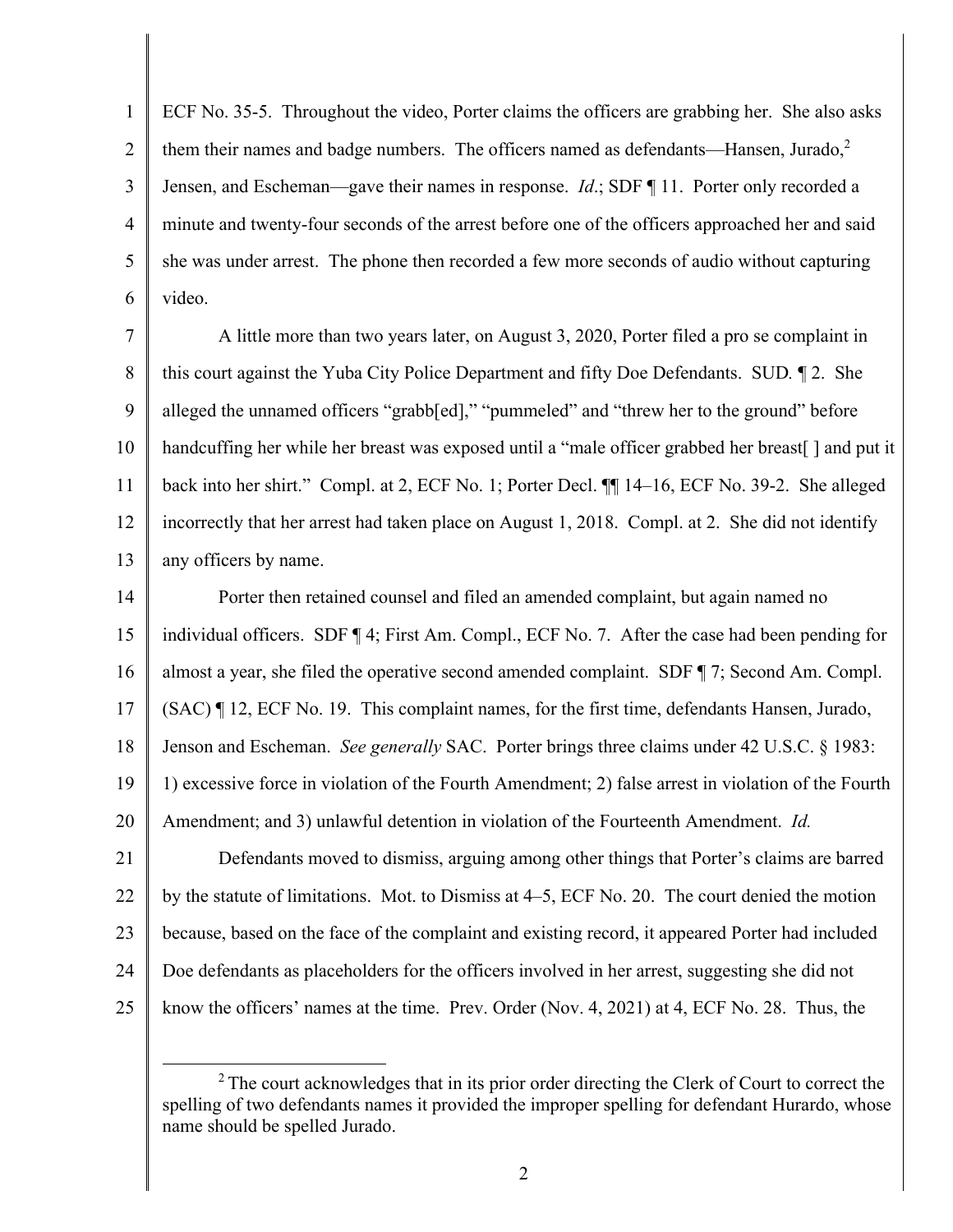1 court found the operative complaint related back to Porter's original filing and her claims were 2 timely. *Id.* 

3 The parties then completed initial discovery disclosures. SDF ¶ 10. Based on the 4 evidence received, the parties each filed a motion. For her part, Porter moves to amend her 5 complaint to correct some factual allegations and add a First Amendment retaliation claim. Mot. 6 to Am., ECF No. 33. The motion is fully briefed, and the court submitted it on the papers. Am. 7 Opp'n, ECF No. 34; Am. Reply at ECF No. 38; Min. Order, ECF No. 36. For their part, the 8 defendants move for summary judgment. Mem. for Summary J. (MSJ); ECF No. 35-1; MSJ 9 Opp'n, ECF No. 41; MSJ Reply, ECF No. 42. The court held a hearing on the defense motion on 10 March 25, 2022. Plaintiff's counsel Stanley Goff and defendants' counsel Danielle Williams 11 were present. The court first considers defendants' motion for summary judgment.

## 12 **II. SUMMARY JUDGMENT**

## 13 **A. Legal Standard**

14 A court may grant summary judgment "if . . . there is no genuine dispute as to any 15 material fact and the movant is entitled to judgment as a matter of law." Fed. R. Civ. P. 56(a). 16 The moving party bears the initial burden of showing the district court "there is an absence of 17 evidence to support the nonmoving party's case." *Celotex Corp. v. Catrett*, 477 U.S. 317, 325 18 (1986). The burden then shifts to the nonmoving party, which "must establish that there is a 19 genuine issue of material fact . . . ." *Matsushita Elec. Indus. Co. v. Zenith Radio Corp.*, 475 U.S. 20 574, 585 (1986). In deciding a motion for summary judgment, the court draws all inferences and 21 views all evidence in the light most favorable to the nonmoving party. *Id.* at 587–88.

## 22 **B. Analysis**

23 First, the defendants seek summary judgment on their statute of limitations defense. MSJ 24 at 3. To prevail based on an affirmative defense at summary judgment, defendants must prove 25 the defense in question is "beyond controversy." *S. Cal. Gas Co. v. City of Santa Ana*, 26 336 F.3d 885, 888 (9th Cir. 2003) (citation omitted). Specifically, they must prove "no 27 reasonable jury could fail to find that the defense had been established." *Snell v. Bell Helicopter*  28 *Textron, Inc.*, 107 F.3d 744, 746 (9th Cir. 1997). Conversely, a plaintiff "can defeat summary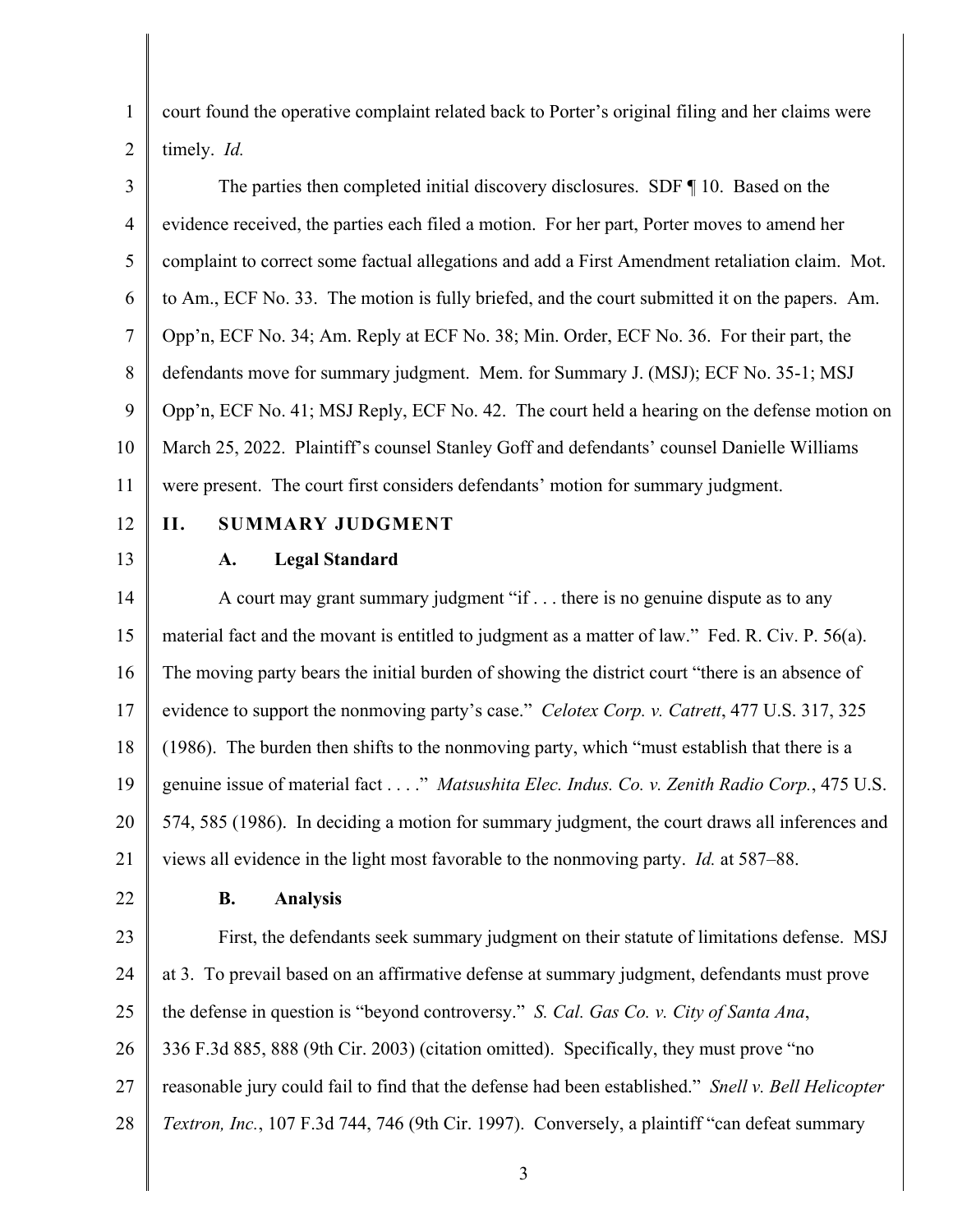1 judgment by demonstrating the evidence, taken as a whole, could lead a rational trier of fact to 2 find in its favor." *S. Cal. Gas*, 336 F.3d at 888.

3 For § 1983 claims, such as those asserted here, federal courts "apply the forum state's 4 statute of limitations for personal injury actions, along with the forum state's law regarding 5 tolling," so long as the law is not "inconsistent with federal law." *Butler v. Nat'l Cmty.*  6 *Renaissance of California*, 766 F.3d 1191, 1198 (9th Cir. 2014). Here, the relevant statute of 7 limitations is two years. *See id.*; Cal. Civ. Proc. Code § 335.1. Porter has always alleged her 8 arrest took place on August 1, 2018, Compl. at 2; SAC ¶ 9, which would set the end of the 9 statutory filing period as August 3, 2020, the day she filed this action. However, it is now 10 undisputed that Porter was actually arrested on July 31, 2018, SDF ¶ 1, meaning the statutory 11 period ended three days before she filed her complaint. However, the court declines to grant 12 summary judgment on this ground, as explained below.

13 Before the limitations period expired, the Judicial Council of California promulgated 14 emergency rules in response to the COVID-19 pandemic. *See* Judicial Council of Cal., 15 Emergency Rules Related to COVID-19.<sup>3</sup> Under emergency rule 9, "[n]otwithstanding any other 16 aw, the statutes of limitations and repose for civil causes of action that exceed 180 days are tolled 17 from April 6, 2020, until October 1, 2020." *Id.* "By its terms, 'Emergency rule 9 is intended to 18 apply broadly to toll any statute of limitations on the filing of a pleading in court asserting a civil cause of action.'" *Palacios v. Interstate Hotels & Resorts Inc.*, No. 21-5799, 2021 WL 4061730, 19 20 at \*3 (N.D. Cal. Sept. 7, 2021) (quoting Judicial Council of Cal., Advisory Comm. Comment). In 21 *Palacios*, for example, the court relied on this rule to toll the plaintiff's Fair Employment and 22 Housing claims. *Id*. Defendants do not dispute that the emergency rule applies to Porter's 23 claims. Nor do they claim to have suffered any prejudice as a result of the three days' delay 24 between the expiration of the limitations period and the day plaintiff filed suit. The court finds 25 /////

<sup>3</sup> *See* https://www.courts.ca.gov/documents/appendix-i.pdf (accessed April 11, 2022). The court takes judicial notice of these emergency rules under Federal Rule of Evidence 201. *See Arizona Libertarian Party v. Reagan*, 798 F.3d 723, 727 n.3 (9th Cir. 2015).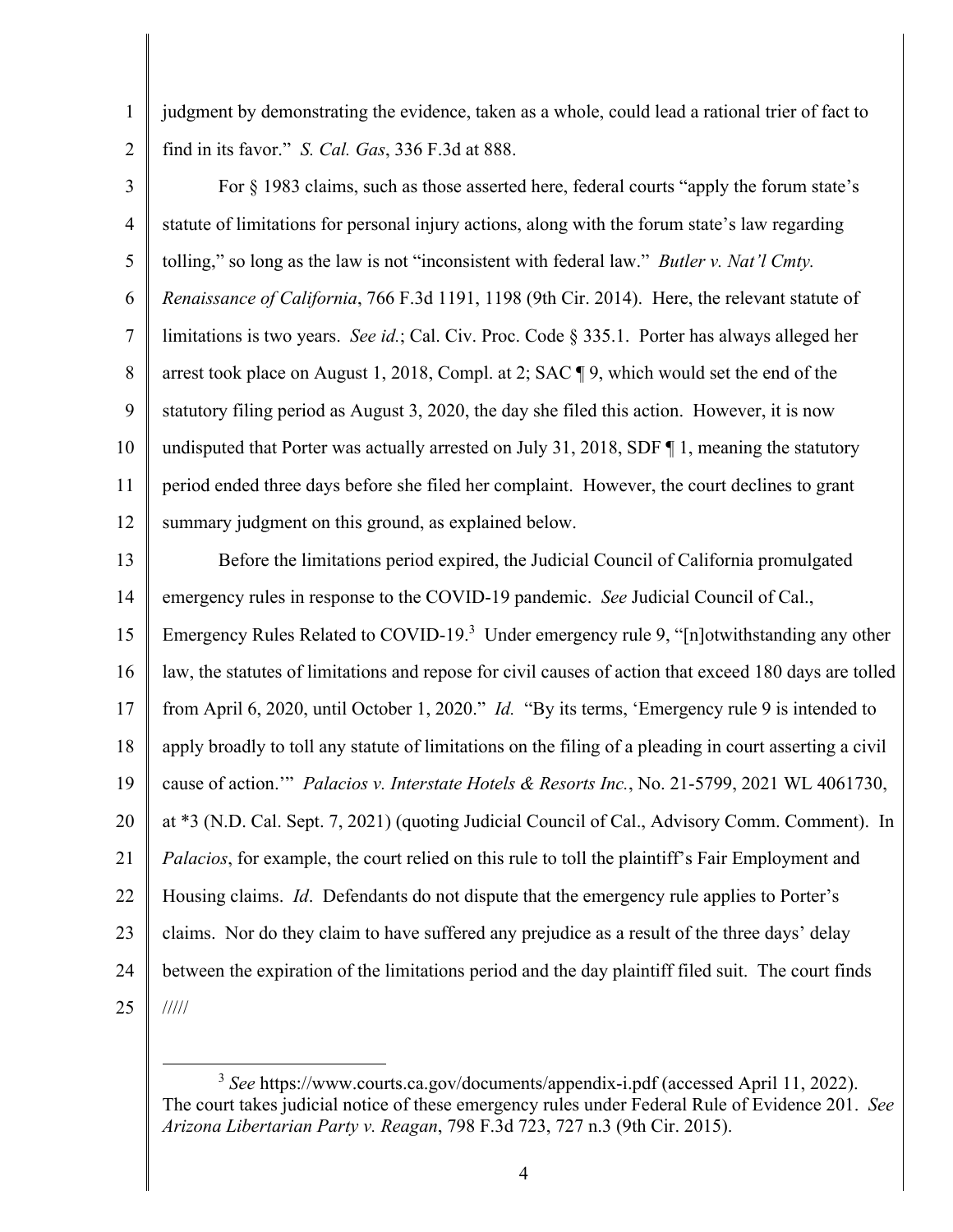1 the statute of limitations for Porter's § 1983 claim was tolled from April 6, 2020 until October 1, 2 2020. Her original complaint was timely.

This conclusion does not resolve the defendants' motion entirely. The defendants also 4 argue Porter's claims against the individual officers are untimely because she did not name any of 5 them in her original complaint; rather, as noted, she first identified them in her second amended 6 complaint, which she filed after the extended emergency limitations period had expired. MSJ 7 at 3. This is the same argument the defendants raised in their motion to dismiss, which the court 8 denied. Mot. to Dismiss at 4–5.

9 Federal Rule of Civil Procedure 15 governs the resolution of this question. Under Rule 15, an amendment relates back to a previous pleading if it would also do so "under the state law 10 11 that provides the applicable statute of limitations, . . . even if the amendment would not otherwise 12 relate back under the federal rules." *Butler*, 766 F.3d at 1200 (citation omitted). The general rule 13 under California law "is that an amended complaint that adds a new defendant does not relate 14 back to the date of filing the original complaint." *Woo v. Superior Ct.*, 75 Cal. App. 4th 169, 176 (1999). However, an exception exists under California's Code of Civil Procedure section 474. 15 16 Under section 474, an amendment may relate back if it is "simply correct[ing] a misnomer by which an 'old' defendant was sued." *Shidler v. Cty. of San Bernardino*, No. 19-503, 2020 WL 17 10224752, at \*3 (C.D. Cal. July 28, 2020) (citing *Hawkins v. Pac. Coast Bldg. Prods., Inc.*, 18 19 124 Cal. App. 4th 1497, 1503 (2004)). The exception encompasses cases in which an amendment 20 substitutes "a new defendant for a fictitious Doe defendant." *Woo*, 75 Cal. App. 4th at 176. It 21 applies either if the plaintiff was "genuinely ignorant of the defendant's identity at the time the 22 original complaint was filed." *Shidler*, 2020 WL 10224752, at \*3 (citing *Butler*, 766 F.3d at 23 1202), or "was initially unaware of [the defendant's] true relationship to the injuries upon which the action was based." *Kurz v. Superior Ct.*, No. H035548, 2011 WL 288460, at \*7 (Cal. Ct. 24 App. Jan. 31, 2011) (unpublished). Under the first test, if the "ignorance requirement of section 25 26 474 is not met, a new defendant may not be added after the statute of limitations has expired even 27 if the new defendant cannot establish prejudice resulting from the delay." *Woo*, 75 Cal. App. 4th 28 at 177 (citation omitted).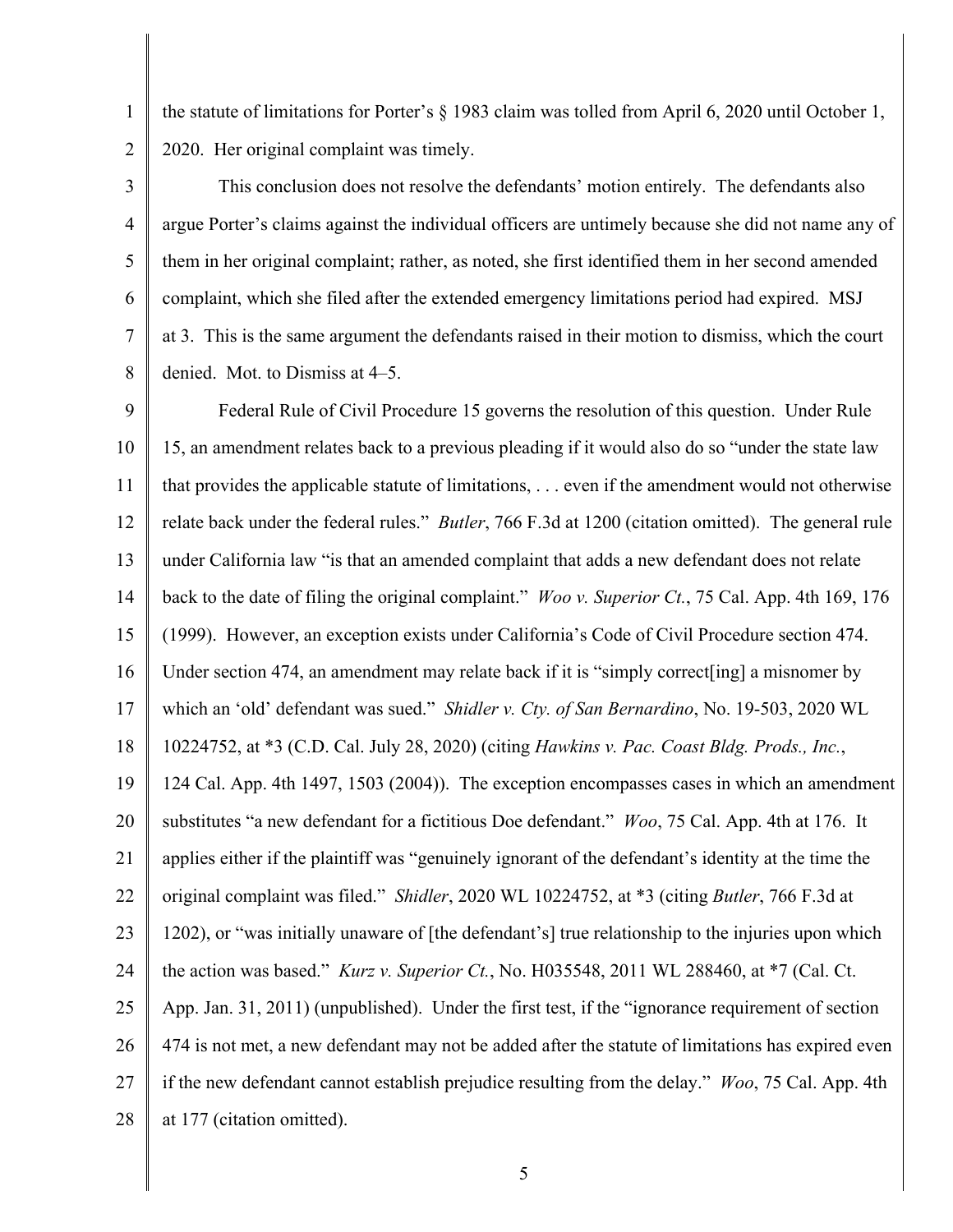1 When the court previously confronted this question, "[t]he record show[ed] [Porter] was 2 ignorant of the officers' names," prior to her retention of counsel. Prev. Order (Nov. 4, 2021) 3 at 4. Now, however, it is undisputed the four officers all told Porter their names at the time of her 4 arrest, and she recorded them doing so on her phone. SDF ¶ 11; Ex. B. No evidence suggests she 5 did not have access to the video when she filed her original complaint. SDF ¶ 10.

6 The defendants contend the only proper inference from the existence of the video is that 7 Porter was not "genuinely ignorant" of the officers' identities under California law, which would 8 mean the second amended complaint does not relate back and was untimely. MSJ at 5. In *Butler*  9 *v. National Community Renaissance of California*, the Ninth Circuit interpreted the relevant 10 California law. 766 F.3d at 1191. It held the plaintiff's claims did not relate back under section 11 474 because she was not "genuinely ignorant" of the defendants' identities when she filed her 12 original complaint. *Id*. at 1202. She had described her claims against them in prior legal 13 disputes. *See id.* In reaching this conclusion, the Ninth Circuit relied on the California Court of 14 Appeal's opinion in *Woo v. Superior Court*. *Id.* (citing 75 Cal.App.4th at 169). In *Woo*, the court 15 held that "if the plaintiff knows the defendant's identity and then forgets it at the time the 16 complaint is filed, to use the section 474 relation-back doctrine . . . the plaintiff must have at least 17 reviewed readily available information likely to refresh . . . her memory." 75 Cal. App. 4th 18 at 180. If a plaintiff could have identified the appropriate defendant "from the readily available 19 information, then section 474 is unavailable." *Id.* 

20 Although the Ninth Circuit did not acknowledge it, *Woo* created a split among California 21 appellate courts. *See White v. City of Los Angeles*, No. 19-243, 2020 WL 9893054, at \*2 (C.D. 22 Cal. July 24, 2020) (discussing the two approaches California courts take in applying section 23 474). In 1993, a different court of appeal held that a plaintiff in essentially the same position as 24 Porter could rely on section 474. *See Balon v. Drost*, 20 Cal. App. 4th 483 (1993). Following a 25 car crash, the parties in *Balon* had exchanged their names and other information. *Id.* at 486. 26 Although the plaintiff, who was represented by counsel, had a piece of paper with defendant's 27 name on it, she "subsequently forgot about the slip of paper and [defendant's] identity" and 28 named the defendant as a Doe in her complaint. *Id.* The court permitted her to rely on section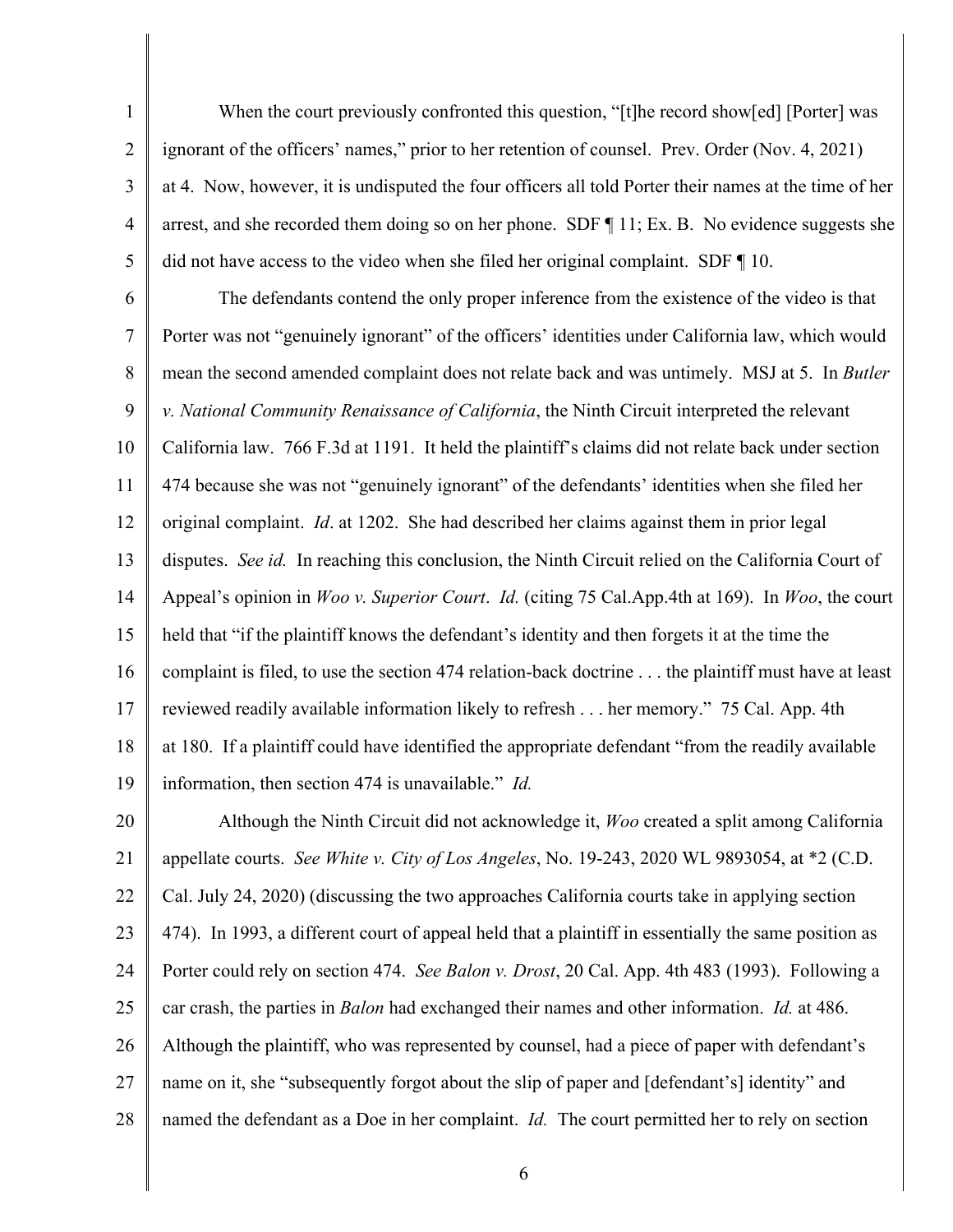1 474 because her "conduct [ ] demonstrate[d] carelessness, not a willful misuse of section 474." 2 *Id*. at 490. Under *Balon*'s more forgiving reading of the statute, a plaintiff may rely on section 3 474 if she forgets a defendant's name or identity or forgets she has information providing this 4 information before filing her original complaint, if the lapse was negligent.

5 Although the California Supreme Court might eventually resolve the conflict between 6 *Woo* and *Balon* in Porter's favor, this court is bound by the Ninth Circuit's decision in *Butler* to 7 follow *Woo*. *See Int'l Bus. Machines Corp. v. Bajorek*, 191 F.3d 1033, 1041 (9th Cir. 1999) ("We 8 are not free to read California law without deferring to our own precedent on how to construe 9 it."); *Zuniga v. United Can Co.*, 812 F.2d 443, 450 (9th Cir. 1987) ("District courts are, of course, 10 bound by the law of their own circuit . . . ."). Under *Woo* and *Butler*, Porter's operative complaint 11 does not relate back to her original filing. She knew the officers' names: they identified 12 themselves in a video she recorded, and nothing suggests she did not have that video when she 13 filed her original complaint. In fact, she alleged in her original complaint that she "got her phone 14 and got the incident on video." Compl. at 2. Reviewing the video before filing her original 15 complaint would have refreshed her recollection of the officers' names. *See Woo*, 75 Cal. App. 16 4th at 180. However, this does not necessarily compel the conclusion that Porter's claims against 17 the individual officers are untimely.

18 "Even a person whose identity was known to the plaintiff when the action was filed may be brought in under section 474 as a 'Doe' defendant." *Miller v. Thomas*, 121 Cal. App. 3d 440, 19 20 444–45 (Ct. App. 1981). This is the case "if the plaintiff was initially unaware of that person's 21 true relationship to the injuries upon which the action was based . . . or if a change in law has 22 indicated that persons not originally joined might also be held liable." *Id*.; *Est. of Ronnie Paul*  23 *Sandoval v. Cnty. of San Diego*, No. 16-1004, 2016 WL 4491598, at \*3 (S.D. Cal. Aug. 5, 2016) 24 (same). Here, although Porter knew officers' names, she did not know each officer's role in her 25 injuries. A jury might conclude she did not know what each officer did during the alleged attack 26 and arrest. Or it might find she could not reasonably discern who grabbed her, pulled her, struck 27 her repeatedly, choked her, and dragged her to the ground. *See* MSJ Opp'n at 4 (citing Porter 28 Decl. II 15–16). The record does not conclusively determine which of the several officers pulled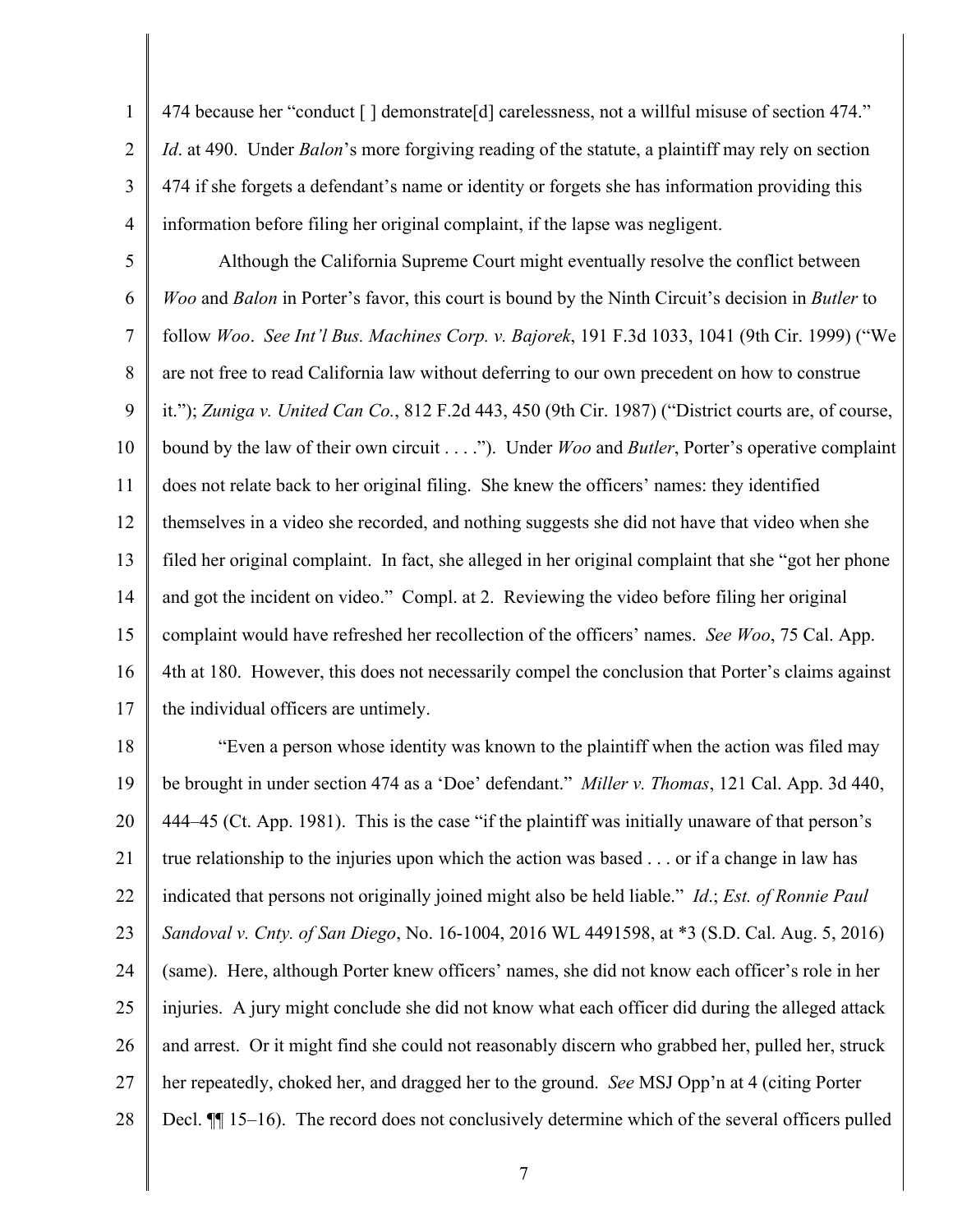1 her up "from the ground with her breasts completely exposed," placed her "in tight fitting 2 handcuffs," or grabbed her exposed breast to put it back into her shirt. *Id*. Furthermore, a jury 3 might be persuaded that given the circumstances of the alleged assault and arrest, Porter could not 4 tell which officers acted as bystanders. And even if she knew the defendants' names, California courts allow relation back "if the plaintiff was initially unaware of [the defendant's] true 5 6 relationship to the injuries upon which the action was based . . . ." *Kurz*, 2011 WL 288460, at \*7 7 (citation omitted).

8 This court ultimately is persuaded by a sister district court's analysis of a similar problem 9 in *Kestler v. City of Santa Rosa*, No. 15-01361, 2016 WL 3091674 (N.D. Cal. June 2, 2016). In 10 *Kestler*, the original complaint named the "City of Santa Rosa and Officers Kertianis and 11 Farrington, as well as Doe Defendants 1-25" and alleged that "[a]dditional City of Santa Rosa 12 Police Officers arrived [at the scene] and assisted Officer Ferrington [sic] by hog-tying [the 13 plaintiff]." *Id.* at \*1. The Police Department's "incident report clarifie[d] that Officer Boyd was 14 one of the officers who arrived on the scene" and that while "Officer Farrington was holding 15 Plaintiff face down on the ground, . . . Officer Boyd delivered approximately three flashlight-jab 16 strikes to Plaintiff's mid-section." *Id.* (citation and internal quotation marks omitted). The 17 defendants argued section 474 did not apply because plaintiff had included Boyd's name on a list 18 of officers who may have attacked him, which he created before filing his original complaint. *Id*. 19 at \*2. The district court disagreed, finding that "listing the officers whose names appeared in the 20 incident report as having attacked him—d[id] not establish that [p] laintiff knew the specific facts 21 as to Officer Boyd's involvement." *Id.*; *see also Bolbol v. City of Daly City*, No. 09-1944, 22 | 2011 WL 3156866, at \*4 (N.D. Cal. July 26, 2011) ("[I]f the identity of the Doe defendant is 23 known but, at the time of the filing of the complaint the plaintiff did not know facts that would 24 cause a reasonable person to believe that liability is probable, the requirements of section 474 are 25 met.").

Porter's claims and theories are similar to those the court persuasively analyzed in *Kestler*. 26 27 With the benefit of reasonable inferences, which this court must draw in Porter's favor at this 28 stage, she knew only that a group of officers was involved when she filed her original complaint.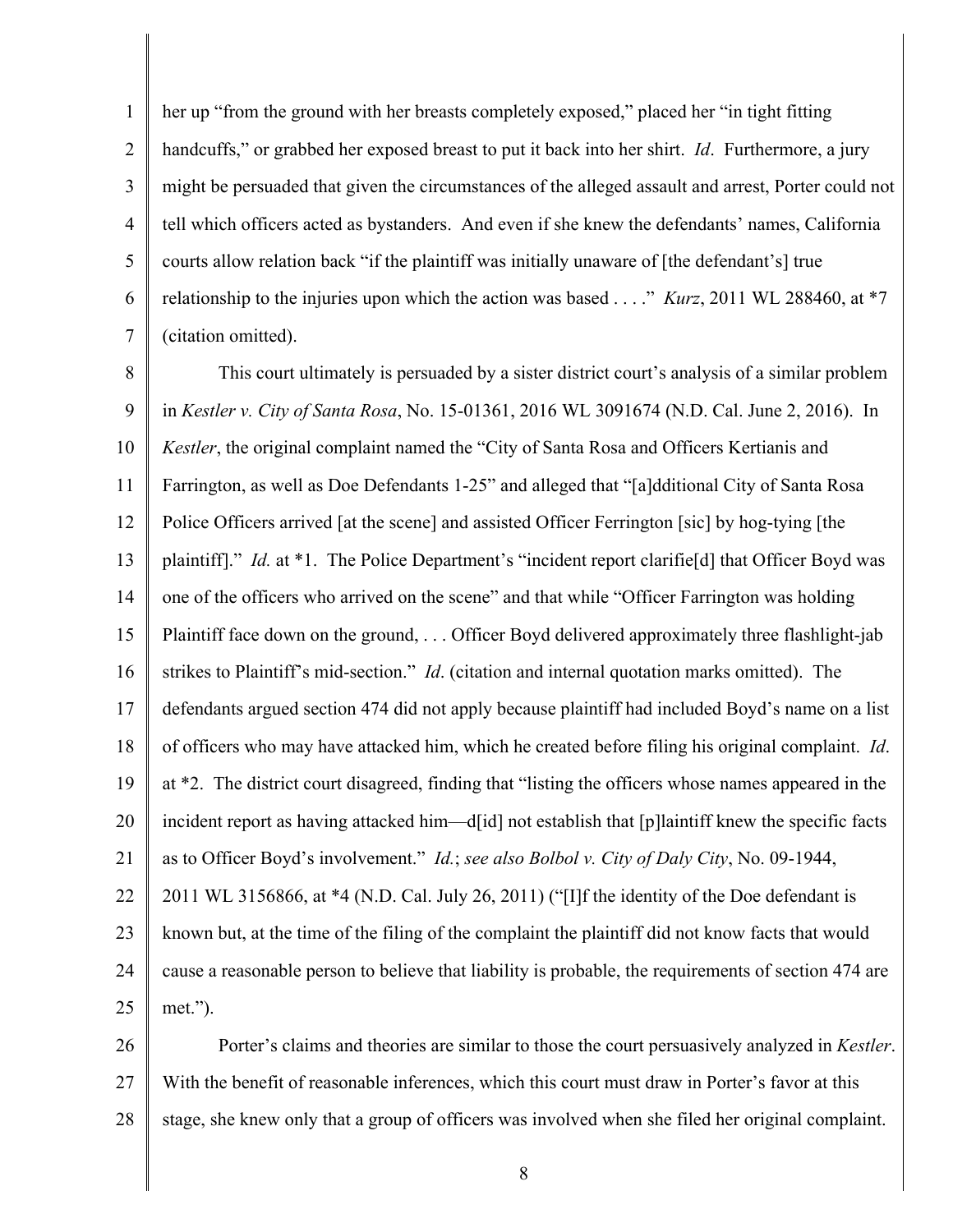1 As her video confirms, there were at least six. What each did, she did not know. She amended 2 her complaint to add the officer's names after she and her counsel "reviewed the relevant" 3 evidence." Order on Mot. to Am. (July 20, 2021), ECF No. 18. The defendants have therefore 4 not established their statute-of-limitations defense "beyond controversy." *S. Cal. Gas*, 336 F.3d 5 at 888 (citation omitted). If a jury eventually accepted Porter's interpretation of the evidence 6 about what she knew and when, her claims against the individual officers relate back. 7 Accordingly, the court denies the motion for summary judgment.

## 8 **III. MOTION TO AMEND**

9 Porter moves to amend her complaint. She claims she recently received initial disclosures 10 from defendants, which included dash camera footage and the police incident report. Mot. to Am. 11 at 2. These materials prompted Porter to add allegations that Officer Hansen tried "to grab 12 [Porter's] phone from her hand [while she was recording the officers,] and after he made this 13 attempt, he then announced that [Porter] was under arrest." Proposed Third Am. Compl. 15, 14 Mot. to Am. Ex. 1, ECF No. 33-1. It was after Porter refused to hand over her phone that "all of 15 the named Defendant officers on the scene" allegedly attacked her "with no warning." *Id.* Based 16 on her review of these new materials, Porter says she needs to correct "certain facts" in the 17 complaint and to add a First Amendment retaliation claim. *Id.* The court has already scheduled 18 this case, *see* Rule 16 Bench Order, ECF No. 29; thus, to prevail Porter must meet the standards 19 for amendment under Federal Rules of Civil Procedure 16 and 15. 20 Under Rule 16(b)(4), dates in a scheduling order may be modified only for "good cause." 21 *See Johnson v. Mammoth Recreations, Inc.*, 10 975 F.2d 604, 608 (9th Cir. 1992). The primary 22 factor courts consider in making a good cause determination is whether the moving party acted 23 diligently. *Id* at 609. To show its diligence, the moving party must demonstrate:

24 (1) that she was diligent in assisting the [c]ourt in creating a workable Rule 16 order; 25 (2) that her noncompliance with a Rule 16 deadline occurred or will occur, 26 notwithstanding her diligent efforts to comply, because of the development of 27 matters which could not have been reasonably foreseen or anticipated at the time of 28 the Rule 16 scheduling conference; and (3) that she was diligent in seeking 29 amendment of the Rule 16 order, once it became apparent that she could not comply 30 with the order.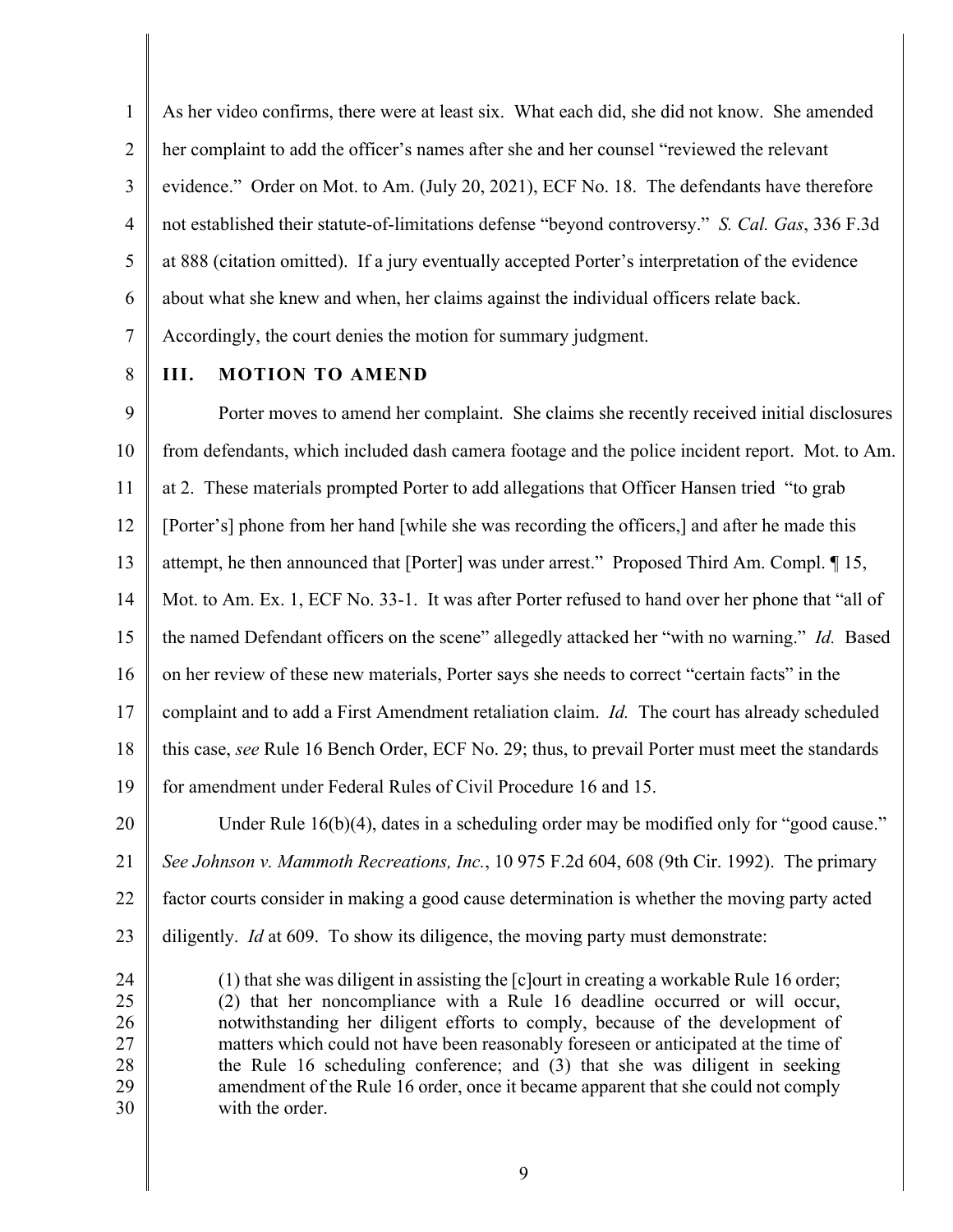1 *Martinez-Sanchez v. Anthony Vineyards, Inc.*, No. 1:19-1404, 2020 WL 7360579, at \*3 (E.D. Cal. 2 Dec. 15, 2020). Although the possibility of prejudice to the opposing party "might supply  $3$  additional reasons to deny a motion, ... [i]f [the moving] party was not diligent, the inquiry 4 should end," and the request denied. *Johnson*, 975 F.2d at 609 (citation omitted).

5 The court finds Porter has acted diligently. She was diligent in her efforts to help the 6 court create a workable schedule, *see generally* Pl. Status Report, ECF No. 25, and has met the 7 scheduling deadlines up to this point. Porter did not anticipate any reason to amend her 8 complaint, other than to substitute in the proper names of Doe Defendants, until receiving the 9 defendants' initial disclosures. *Id.* at 4; Mot. to Am. at 3–4. Porter acted diligently, in seeking 10 amendment just ten days after receiving the disclosure materials, which Porter's counsel received 11 two weeks after the court set the initial disclosure deadline. Mot. to Am. at 3–4. Thus, Porter has 12 shown she was diligent, establishing good cause to modify the schedule under Rule 16.

13 Under Rule 15(a)(2), "[t]he court should "freely give" | [leave to amend its pleading] 14 when justice so requires" and the Ninth Circuit has "stressed Rule 15's policy of favoring 15 amendments." *Ascon Properties, Inc. v. Mobil Oil Co.*, 866 F.2d 1149, 1160 (9th Cir. 1989). "In 16 exercising its discretion [regarding granting or denying leave to amend] 'a court must be guided 17 by the underlying purpose of Rule 15 -- to facilitate decision on the merits rather than on the 18 pleadings or technicalities.'" *DCD Programs, Ltd. v. Leighton*, 833 F.2d 183, 186 (9th Cir. 1987) 19 (citation omitted). "Courts may decline to grant leave to amend only if there is strong evidence of 20 \, 'undue delay, bad faith or dilatory motive on the part of the movant, repeated failure to cure 21 deficiencies by amendments previously allowed, undue prejudice to the opposing party by virtue 22 of allowance of the amendment, [or] futility of amendment, etc.'" *Sonoma Cnty. Ass'n of Retired*  23 *Emps. v. Sonoma Cnty.*, 708 F.3d 1109, 1117 (9th Cir. 2013) (quoting *Foman v. Davis*, 371 U.S. 24 178, 182 (1962)).

25 The court finds no reason to deny Porter leave to amend. Fact discovery is not set to 26 conclude for more than two months, with expert discovery continuing for three months after that. 27 *See* Rule 16 Bench Order. The court has neither held a pretrial conference, nor set a trial date. 28 Mot. to Am. at 7. Given the early stages of this case, the court finds no evidence of undue delay